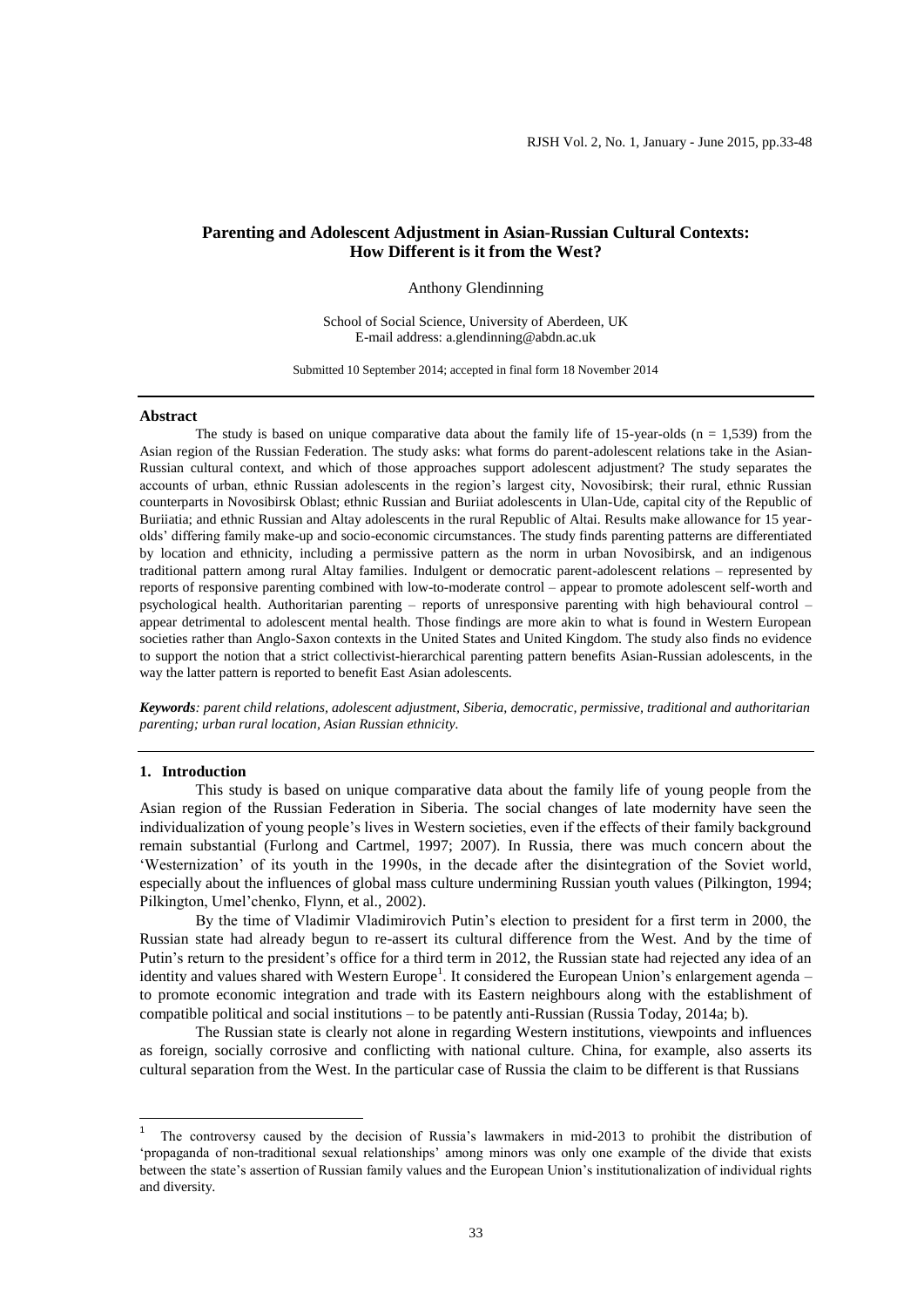look to the East to combine distinctively Asian and European values<sup>2</sup>. As with national pride elsewhere, the claim to be different extends to Russian family values and young people's socialization.

The argument that Russians are Eurasian in their culture and values is not so straightforward, however, because the Asian half of the Russian Federation is diverse. The region includes both a majority of ethnic Russians and minorities of indigenous Siberian peoples<sup>3</sup>. Instead of accepting claims about the primacy of traditional Eurasian family values as part of re-constructed Russian nationalism, we can reasonably ask if Asian-Russians even share a common culture and values. We can ask:

- What forms do parent-child relations actually take in diverse Asian-Russian cultural contexts; and,
- Which of those approaches to parenting is optimal for adolescent adjustment in diverse Asian-Russian cultural contexts?

The study answers those two questions about parenting in Siberia by examining the accounts of ethnic Russian adolescents from the region's largest city, Novosibirsk, compared with their ethnic Russian counterparts from the surrounding countryside of Novosibirsk Oblast; ethnic Russian and Buriiat adolescents from Ulan-Ude, the capital city of the Republic of Buriiatia; and ethnic Russian and Altay adolescents from the rural Republic of Altai. In Russian research terms, the study separates the accounts of adolescents from Asian-Russian 'ethno-social' groups in different regional locations (Popkov, 2012).

## **2. Models of parent-child relations**

We begin with a review of models of parent-child relations, as developed in the West, and the claims made about which approaches to parenting identified in those models is optimal for adolescent adjustment. In brief, such models identify combinations of 'responsiveness-warmth' [parental support] and 'demandingness-strictness' [parental control] as representing distinctive patterns of parenting, where studies report:

- 'authoritative' parenting [high-support  $\times$  high-control] is optimal among Anglo-American samples; whereas;
- 'indulgent' parenting [high-support  $\times$  low-control] is optimal among Spanish, Swedish and other European samples; and therefore,
- ' democratic' parenting [high-support  $\times$  moderate-control] offers a compromise between overly-demanding and overly-permissive approaches; and also,
- authoritarian' parenting  $[low-support \times high-control]$  is detrimental among Anglo-American and Western European samples; but effective among East Asian samples on particular outcomes, for example Chinese and Japanese samples.

2.1 An optimal approach to parenting in Western contexts

Beginning with the early observational work of Diana Baumrind (1971) on parent-child interactions, child development studies in the United States went on to apply a range of methodologies to reach the general conclusion that among different approaches, authoritative parenting was the optimal one (Baumrind, 1991; Lamborn, Mounts, Steinberg, et al., 1991; Steinberg, Lamborn, Darling, et al., 1994). Authoritative parenting – characterised as warm and responsive, while providing at the same time firm

 2 'Our pride and self-importance are European, while our development and actions are Asiatic.' *Anton Pavlovich Chekhov (1860–1904), Complete Works and Letters in Thirty Volumes, Works, Notebook I, vol. 17, p. 87, 'Nauka' (1980).* 3

It is also important to understand that the state's categorization of Siberia's indigenous peoples – for example, as Buriiat or Altay – rationally, scientifically, ideologically and bureaucratically in the Soviet era, assigned them to fixed locations and nations, itself a reconstruction of ethnicity (Anderson, 2000). Classifications are simplified into four groups of people, including Mongol (Buriiat) and Turkic (Altay) groups, of whom the one-half million Buriiats are most numerous.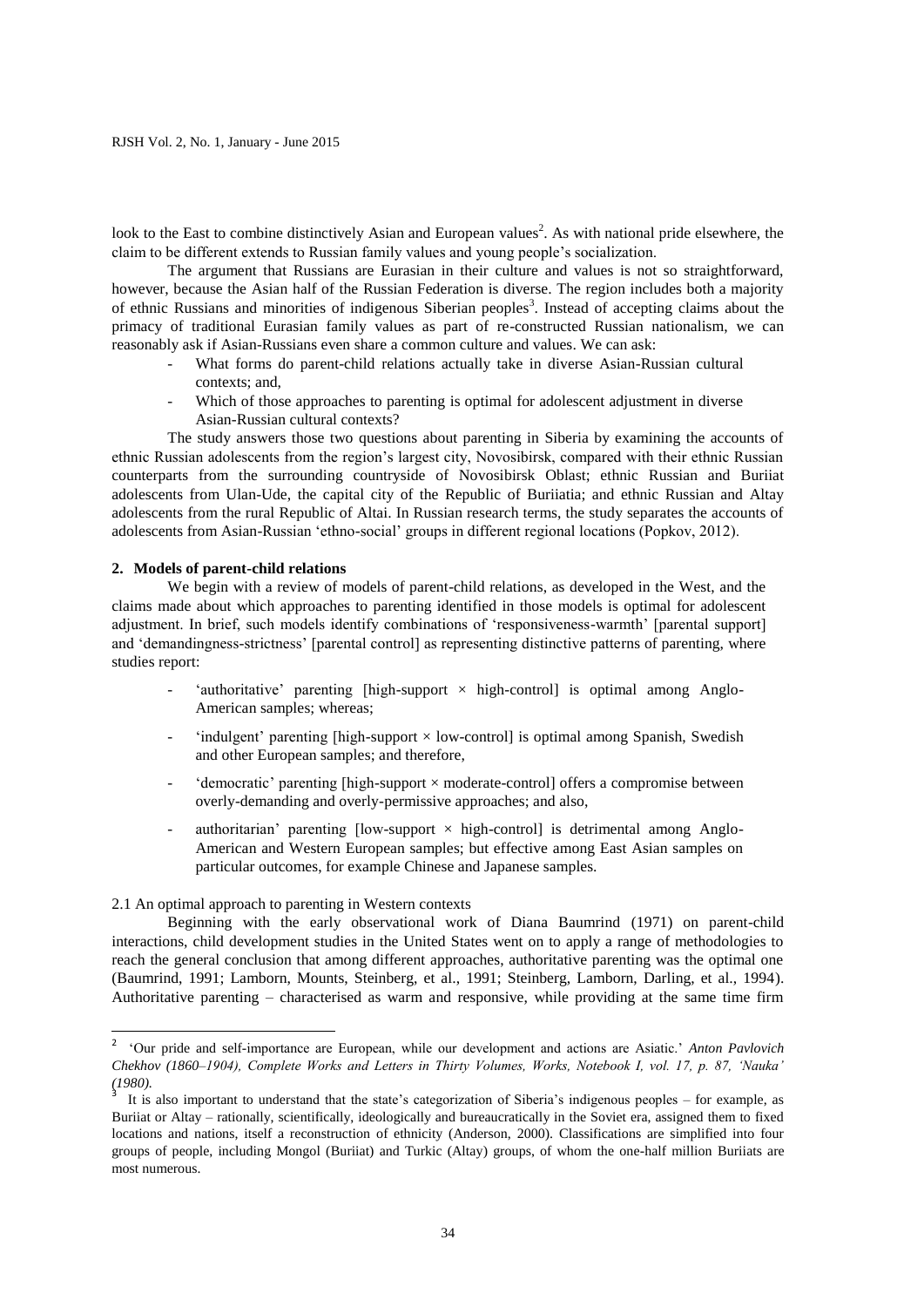behavioural control and appropriate maturity demands – was identified with better outcomes, as well as positive social and psychological adjustment for children and adolescents. A large-scale survey of adolescents aged 13-14 and 15-16 years old in the United Kingdom found that permissive parenting was the norm but similarly positive results for authoritative parenting were seen in respect of adolescents' wellbeing, mental health and school adjustment; importantly, those results were irrespective of each family's make-up and socio-economic circumstances (Shucksmith, Hendry and Glendinning, 1995). In summing up what was known from research about parent-adolescent relations and adolescents' socialization, Steinberg (2001) concluded that: the cross-cultural benefits of authoritative parenting transcended the boundaries of ethnicity; as well as those of family structure and socio-economic status.

## 2.2 Models of parent-child relations in Western contexts

Baumrind's original work had identified three parenting styles: authoritative, authoritarian and permissive. Unlike an authoritative style, she saw authoritarian parenting as distant, overly-demanding and too strict. On the other hand, permissive parenting lacked necessary boundaries. Maccoby and Martin (2003) developed that early model. They extended Baumrind's three styles to four by differentiating among permissive approaches in terms of parents' responsiveness so as to separate distinguish between those permissive parents who were indulgent and those who were neglectful. Maccoby and Martin saw neglectful parents as unresponsive, in addition to failing to set limits for adolescents; whereas, they saw indulgent parents as warm and responsive, even if they did not set limits. The subsequent empirical work of Lamborn, Steinberg and collaborators (1991; 1994), based on large-scale surveys in the United States, confirmed Maccoby and Martin's two-dimensional model with its four parenting styles<sup>4</sup>.

In the Australian context, Parker, Tupling and Brown (1979) analysed instead adults' retrospective accounts of their relations with their parents in childhood, up to age 16 years. Their analysis identified two dimensions, parental 'care' and parental 'over-protection or control', and four approaches, indulgent parenting, characterised as 'high care and low protection', and three others, characterised as: 'affectionate constraint', 'affectionless control' and 'neglect'. Unlike studies in the United States and United Kingdom, Parker and his colleagues identified 'optimal parenting' as the approach that combines high care with fewer constraints; that is, they identified indulgent rather than authoritative parenting as optimal. Studies in Canada, the Netherlands and Sweden confirmed those conclusions with clinical and community samples of adults using the same methods. Later research developed a shortened eight-item 'parental bonding instrument' (PBI-BC) for use with adolescents in a self-completion survey format, to assess current adolescent-parent relations in the previous three months; rather than use adults' retrospective accounts of their childhood experiences up to age 16 years (Klimidis, Minas & Ata, 1992).

#### 2.3 Other optimal approaches in Western contexts

**.** 

Studies in North America, Western Europe and Australia had in fact been divided about whether authoritative or indulgent parenting was optimal. Conclusions appeared to be dependent on the cultural context. A comparative study of 12 to 16 year-olds from rural Scotland and Sweden provides an illustrative example. Glendinning, Kloep & Hendry (2000) observed considerable cross-cultural differences in adolescents' reports of their relations with parents between those two rural contexts in Northern Europe. Control was a notable feature of rural life in the Scottish context, and authoritative parenting was found to be optimal; and in contrast, control was largely absent from the Swedish rural context, where indulgent parenting was optimal. Studies in the Spanish cultural context in Southern Europe also favoured indulgent over authoritative parenting (Garcia & Garcia, 2009).

Baumrind (1996) re-considered the question of discipline within authoritative and indulgent parenting styles and discerned a pattern that provided a compromise between more demanding (American) and more permissive (European) parenting. She considered the benefits of a responsive, caring approach, combined with moderate control on the part of parents, as representing a 'democratic pattern of more

 $4$  Barber, Stolz & Olsen (2005) distinguished across three dimensions – support, psychological control and behavioural control – in adolescent reports of their parents' behaviour. Psychological control was unidirectional and hypothesized as harmful. Behavioural control was bidirectional and greater control hypothesized as beneficial.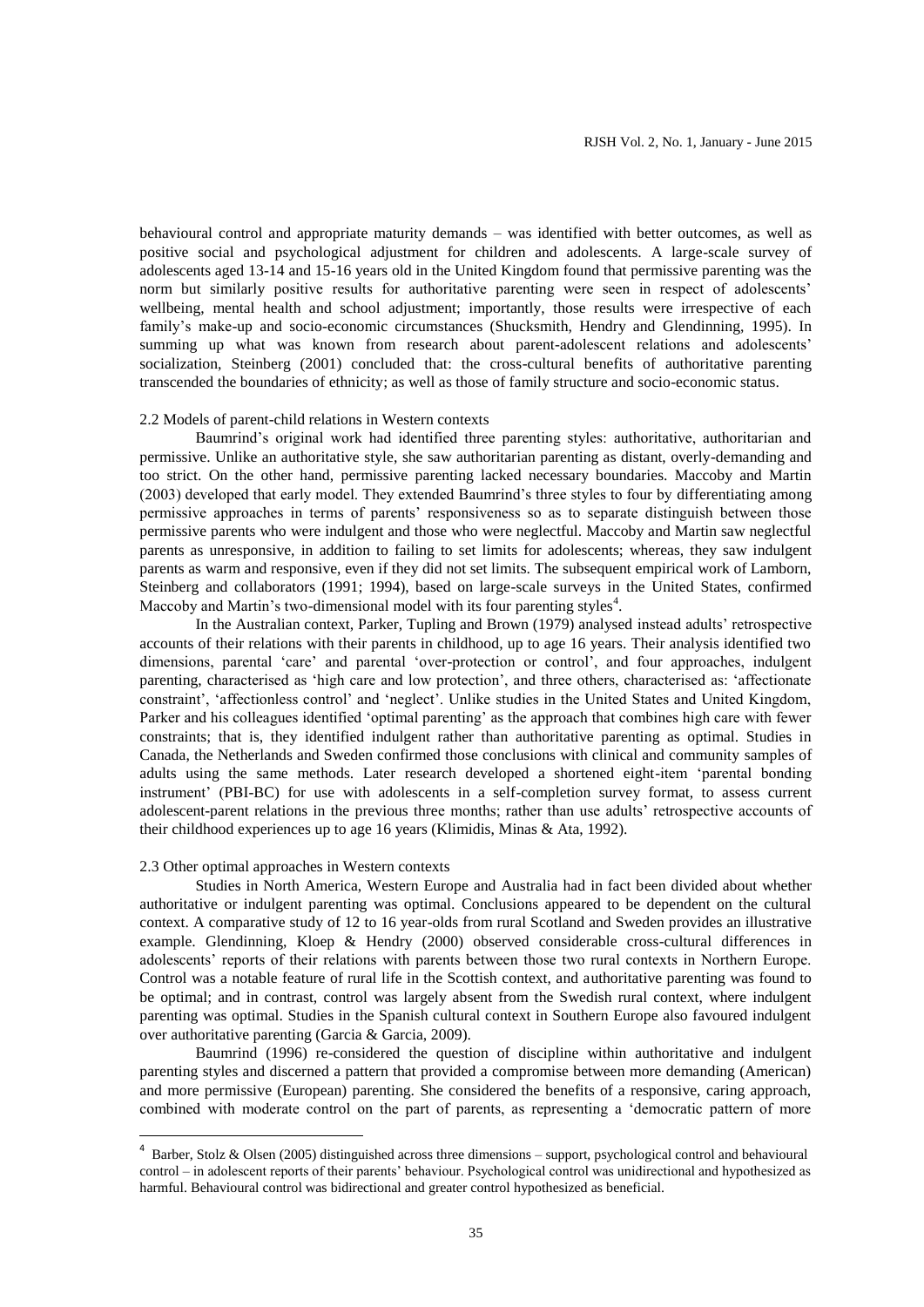contentious and engaged commitment to the child' (Baumrind, 1991: 63) instead of parents' assertive demands or unrestricted indulgence. A more democratic approach offered a persuasive alternative that could be applied across different Western societies.

### 2.4 Optimal approaches in East Asian contexts

Research has also shown that authoritarian parenting has been associated with positive outcomes in East Asian cultural contexts<sup>5</sup>. American and European-American families, for example, demonstrate different educational outcomes in the United States, where Asian children of authoritarian parents obtain better academic results than children of authoritative parents (Chao, 1994; 2001). As another example, in a comparative study between families in China and America, Quoss and Zhao (1995) found that authoritarian but not authoritative parenting predicted satisfaction in the parent-child relationship among Chinese children. Based on research in Asia and the United States, Chao & Tseng (2002) identified three central themes of East Asian parenting: the centrality of the family and family interdependence, as set within collectivist and hierarchical social relations; the distinctive pattern of control and strictness used with children; and fostering educational achievement in children. Nelson, Hart, Yang and colleagues (2006) reviewed and discussed the meanings and benefits that have been attributed to authoritarian parenting in the Chinese cultural context. They argued that where strictness has positive results, Chinese children take strictness to indicate parents' support as well as control. They argue that what is interpreted as an authoritarian pattern, when seen from a Western viewpoint, is understood by Chinese parents and their offspring as strict, but supportive in practice. It is closer to a Western model of authoritative than authoritarian parenting. In other words, Asian authoritarian patterns can be associated with positive adolescent adjustment.

What works in East Asian contexts is different because social relations are structured differently. Parenting patterns are taken-for-granted in social interactions that would be incongruent in other cultures<sup>6</sup>. In terms of parent-child relations and educational outcomes, the school-family fit in East Asian societies is collectivist and hierarchical<sup>7</sup>. Children are therefore able to use family cultural capital to feel 'at home' in school; and to succeed. Where hierarchical relations are emphasized more, parental strictness will be more effective. Strictness does not have the same positive meaning in societies such as Sweden, where egalitarian rather than hierarchical, and individualist rather than collectivist social relations are emphasized<sup>8</sup>. Different patterns of parenting practices in Western and Asian cultural contexts are summarised in Figure 1 in terms of the two dimensions of responsiveness and strictness.

**EXECTS**<br><sup>5</sup> Research in other non-Western cultural contexts, such as in Middle Eastern societies, suggests that authoritarian parenting is an adequate parenting strategy, for example, Dwairy et al. (2006) found that in Arab societies, authoritarian parenting did not harm adolescent mental health as it did in Western societies.<br><sup>6</sup> Purks & Causes (2001) angless suth situation according and the transmission

Rudy & Grusec (2001) analyse authoritarian parenting and the transmission of values in individualist and collectivist cultural contexts.

<sup>7</sup> Webber (1999) describes the Russian schooling system and implementation of reforms in the 1990s after the dissolution of the Soviet Union. Elliott & Tudge (2007) analyzed Western influences on reform. From their perspective, many teachers in Russian schools continued to rely on traditional practices and values.

<sup>8</sup> Nonetheless, we need to be careful about the claims we make when using cultural constructs such as collectivism and individualism in essentialist explanations of ethnic differences in parenting practices and their effects on child development (Sorkhabi, 2005).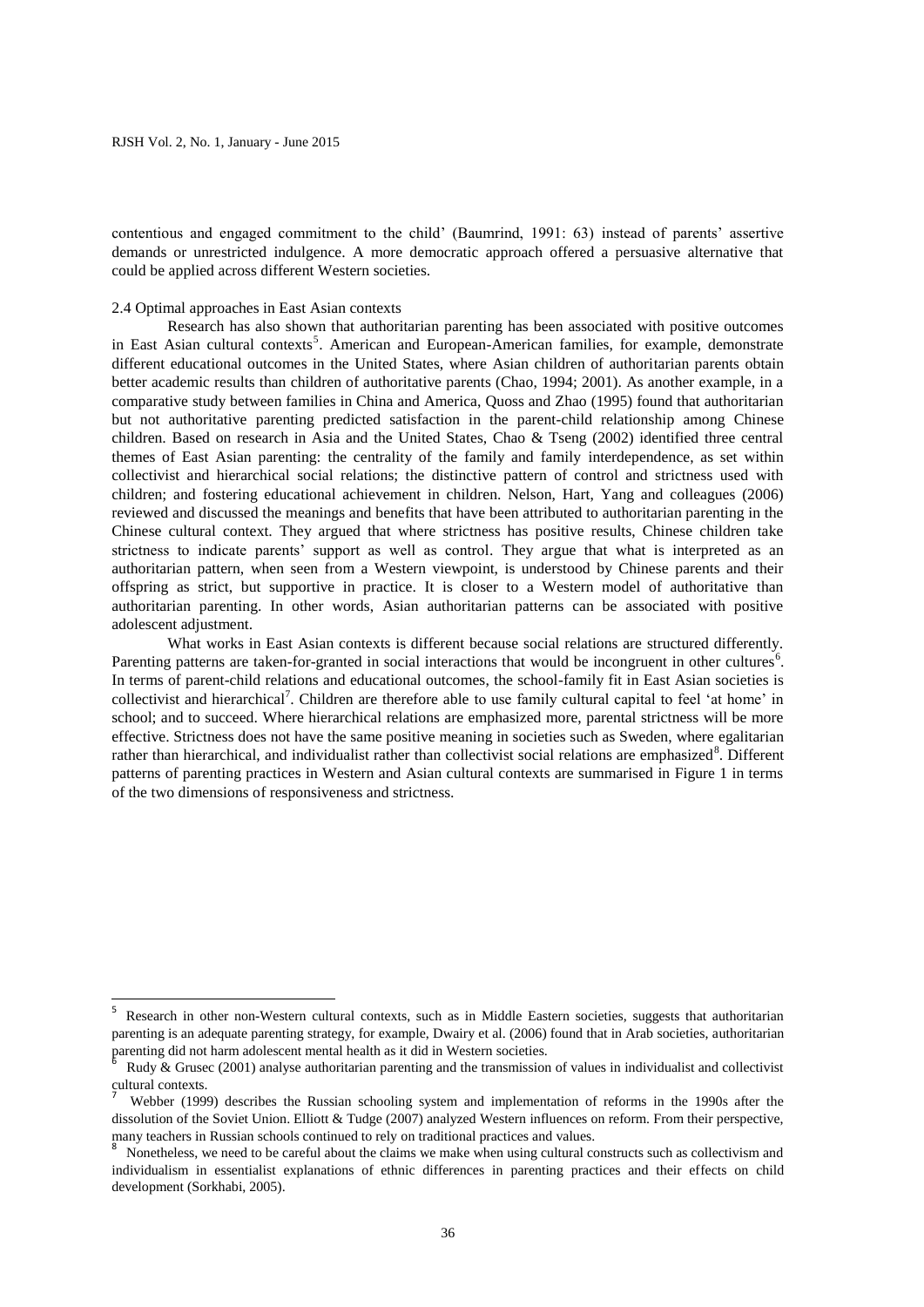

**Figure 1** Model of optimal parenting in Western and Asian cultural contexts

#### 2.5 Parenting in Russia

Soviet-era guidelines for childrearing emphasized parental responsiveness and protectiveness, alongside moderate parental control and use of reason and persuasion. The primary duty of parents was to provide 'love and warmth' for their children, whereas parents' authority was an adjunct to children's socialization at nursery and school (Makarenko, 1954). Soviet education emphasized group-mindedness and acceptance of authority, and importantly, the peer-group was regarded by educators as integral to the regulation of children's behaviour, and the socialization of norms and values for the 'collective good' (Elliot & Tudge, 2007: 100). Traditional Soviet parenting could be characterized as indulgent but also as controlling. First, it can be seen as indulgent because it prioritized parents' love and support of their children rather than control at home. However, when the hierarchical and collective dimension of social relations is emphasized, Soviet parenting can also be seen more as authoritative because it was supportive but also controlling within the state's socialization nexus of family, school and peers. In the latter case, differences between 'authoritative' parenting in Soviet and American society would be about what counted as intrusive, and about the use of either psychological or behavioural control, respectively, as legitimate methods for socializing children within a collectivist or an individualist society. The American socialpsychologist Bronfenbrenner (1970) saw the peer group as operating in tandem with the school and family in children's socialization within Soviet society, unlike in American society, where the peer-group appeared to be at odds with the family.

After the dissolution of the Soviet Union, a number of studies of parenting and childrearing values came out of the new Russia in the 1990s. These were undertaken with relatively small samples of mostly ethnic Russian families from cities in Central and Western Russia. An early study in 1992 found that the majority of its participants from St Petersburg and Moscow continued to describe childrearing along Soviet lines, in terms of 'love and warmth' with an emphasis on promoting the 'collective good' (Goodwin & Emelyonova, 1995). Some entrepreneurial families mentioned a different pattern, whereby parents encouraged 'individuality' and acted as 'tutors' but it was not yet clear how parenting would change, if at all. By the end of the decade, an in-depth interview study found social-class differences (Tudge, Hogan, Snezhkova et al., 2000). Working-class parents emphasized conformity to rules, whereas middle-class parents supported children's self-direction. A quantitative study of parenting styles surveyed a more representative sample (Girgorenko & Sternberg, 2000). It also found that less-educated parents were more likely to report higher demands, along with higher acceptance, or continuity with Soviet authoritative parenting. Educated parents were more likely to report moderate acceptance and moderate demands, or more permissive, liberally-oriented and self-directed parenting, rather than continuity with Soviet indulgent parenting. Interestingly, the study found that parenting was unrelated to a family's financial circumstances. A decade of economic disruption meant that most educated professionals who worked for the state in provincial cities, such as nursery and school teachers, experienced economic hardship.

As to outcomes of parenting, an early study in 1992 explored the effects of the family environment on adolescents' adjustment in post-Soviet Moscow (Sheer & Unger, 1998). Non-supportive parenting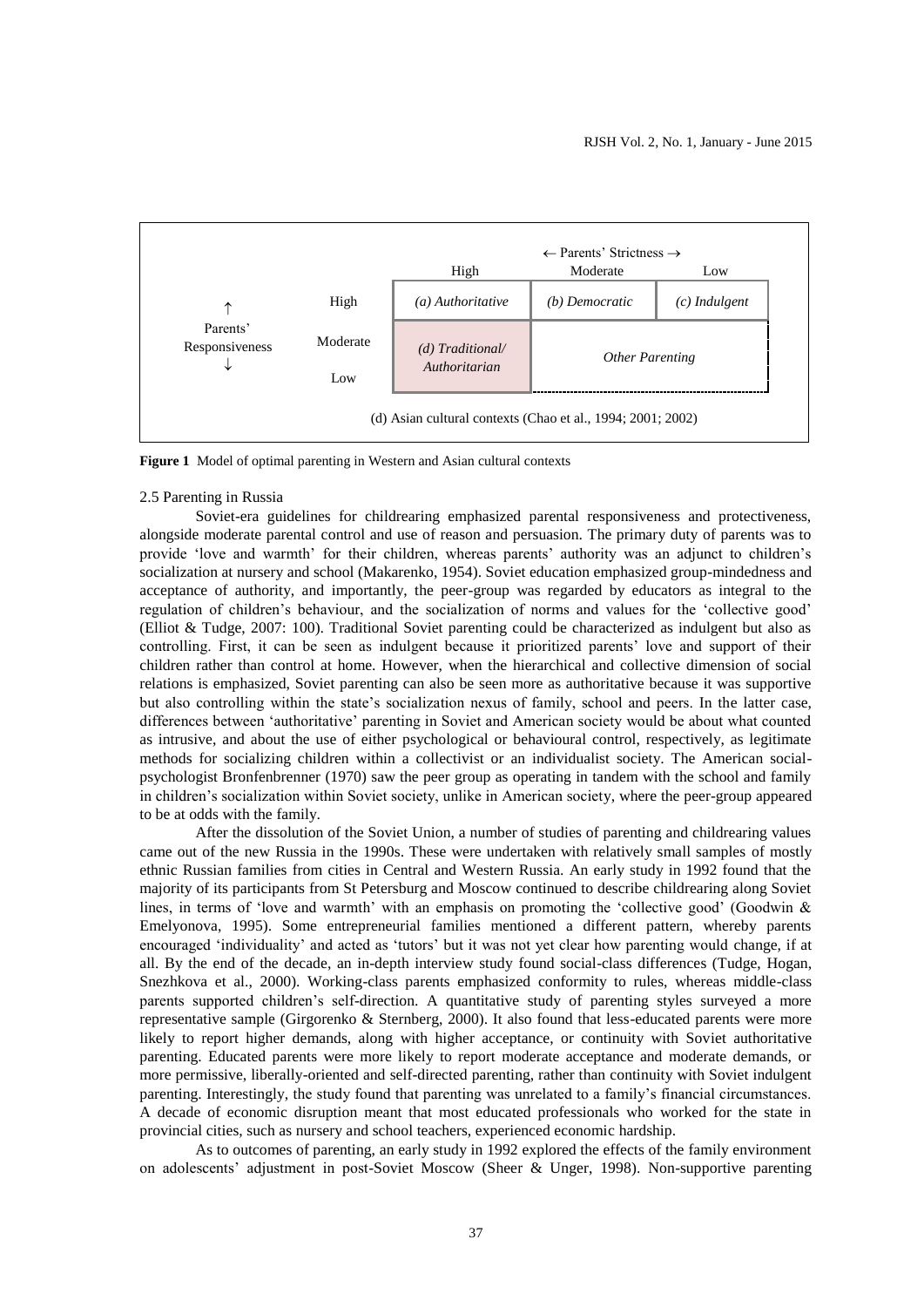without close relations was associated with adolescent depression. The study concluded that in the midst of economic, social and political change the effects of family environment appeared to be the same as in U.S. samples, even when Russian families were under such severe stress. A study in the mid-1990s examined parenting styles in families of nursery-school-age children from a provincial city south of Moscow (Hart, Nelson, Robinson et al., 1998). Parental coercion and lack of responsiveness were the most important contributors to aggression with peers in younger Russian children. Authoritarian, non-supportive parenting that involved psychological control disrupted younger children's relations with their peers and socialization at nursery school. Elliot & Tudge (2007) found that most school teachers continued to use traditional methods with children rather than adopt foreign, Western innovations.

A summary of parenting studies in post-Soviet Russia concluded that 'outcomes associated with authoritative and authoritarian dimensions, at least for nursery children, appear consistent with outcomes found across diverse cultures [but] … little is known about how permissive parenting plays out in measures of adjustment for Russian children of any age [and also] … about ways that Russian parenting is associated with other aspects of development [beyond aggressive behaviour with peers]' (Nelson, Hart, Keister et al. 2010: 415-6). In other words, few studies of parenting have been undertaken in general, and little or no research about parenting has been done in rural locations of Asian Russia and among diverse ethno-social groups in particular.

### **3. Hypotheses**

In terms of hypotheses:

- Traditional parenting will persist in Asian-Russian cultural contexts: both as parenting that emphasizes high parental support combined with low-to-moderate behavioural control, representing an indulgent traditional Soviet model; and as parenting that emphasizes low-tomoderate parental support combined with high control, representing an authoritarian traditional Asiatic model.
- New parenting patterns will also be evident, such as moderate parental support combined with moderate behavioural control; and permissive parenting that is congruent with social change.
- However, the persistence of traditional parenting and increased presence of new parenting patterns will depend on the family's urban-rural location and its ethnic background, because of the different ways in which circumstances have changed social relations for ethno-social groups from different locations in Asian Russia.<sup>9</sup>
- As to the effects of parenting, previous studies in Russia claim that parenting patterns associated with positive and negative outcomes for children and adolescents are similar to those found in the West; although the evidence base is limited and rural, Asian-Russian families are absent from those studies. Additionally, what has been found in the West is not the same everywhere. Therefore, it is hard to hypothesize about what patterns will be associated with positive adjustment in Asian-Russian cultural contexts.

#### **4. Methods**

The Siberian 15-year-olds who participated in the study grew up in the Russian Federation after the break-up and final dissolution of the Soviet Union in 1991. Their parents had grown up in the Soviet era. Many families experienced dramatic changes to their lives, and considerable hardship, due to the collapse of livelihoods and social supports (Humphrey, 2002). Study data come from ethnographic fieldwork, individual interviews, focus groups and questionnaire surveys with 15-year-olds from three distinctive locations in Siberia: Novosibirsk Oblast, the Republic of Buriiatia and the Republic of Altai<sup>10</sup>.

Popkov (2012) argues globalization promotes local diversity and the values of indigenous ethnic groups in Siberia, rather than Western influences causing uniformity, which is separate from the state's use of Eurasian values as the basis of Russian national identity.

<sup>&</sup>lt;sup>10</sup> Fieldwork for the study did not extend northwards to Altai Krai.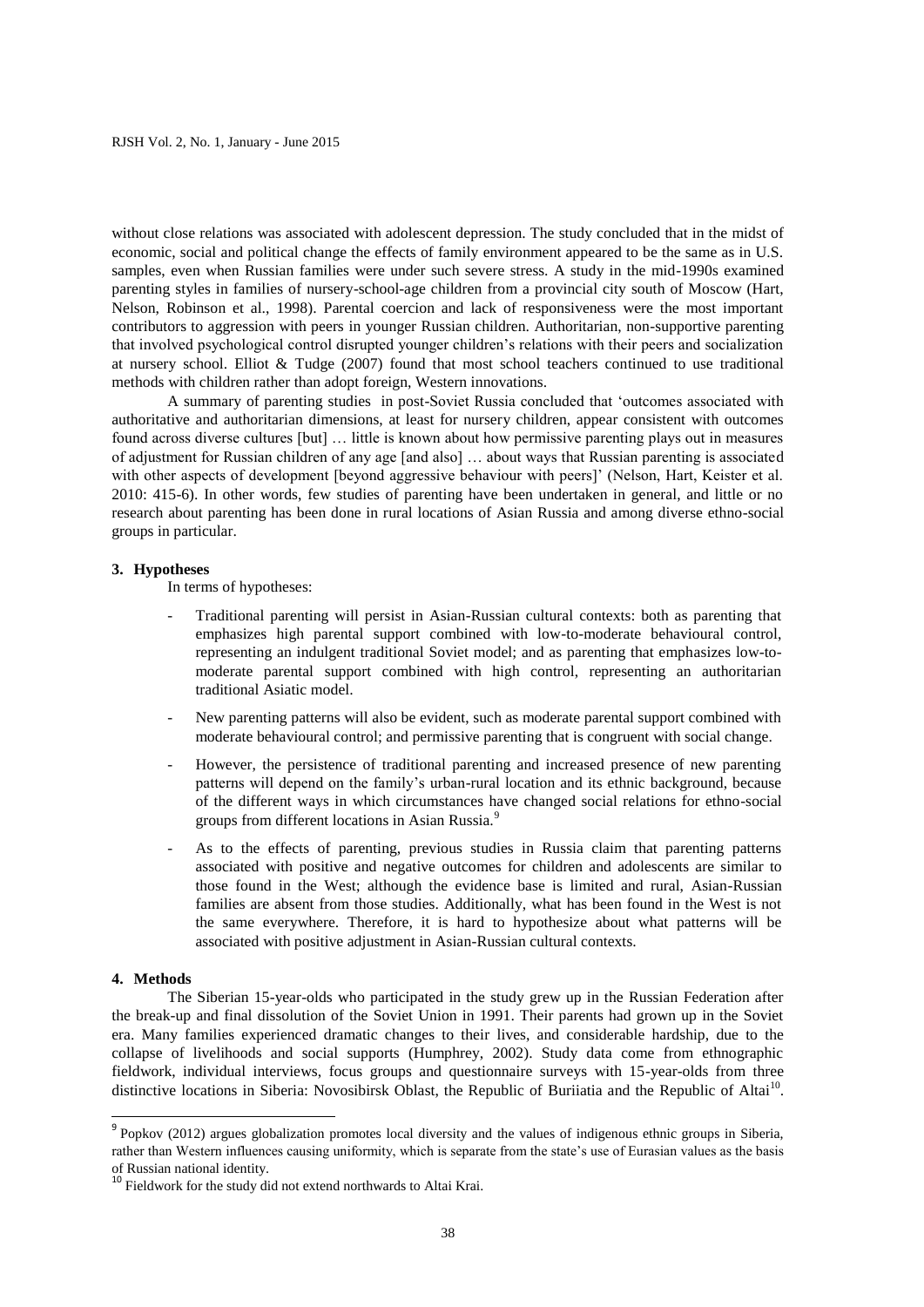Table 1 provides a breakdown of locations in terms of ethnicity, religion, urban=rural mix and population sizes.

## 4.1 Locations

Only the populations of European Russia's two major cities, Moscow and St Petersburg, are greater than the major Siberian city of Novosibirsk. It is the most populous city in Asian Russia. The Siberian city of Ulan-Ude is located some 2,000 km. to the east of Novosibirsk and it is less than one-third the size of Novosibirsk. Ulan-Ude is the capital of the Republic of Buriiatia. The republic shares a southern border with Mongolia. Its indigenous culture and religion have an Asiatic Buddhist-shamanist basis (Humphrey, 1993). However, Buriiats represent a minority of its population and the majority are ethnic Russians. The Republic of Altai lies in Western Siberia, some 1,000 km. south of Novosibirsk. The republic shares a southern border with Kazakhstan, China and Mongolia. Its indigenous culture reveres the homeland as sacred within Buddhist-shamanist traditions. Popular religious movements such as Burkhanism asserted Altay's independence (Halemba, 2006). Nonetheless, only a minority of the population claim to be ethnic Altay; the majority are ethnic Russian families. A far greater proportion of the population live in rural areas of the Republic of Altai compared with the Republic of Buriiatia.<sup>11</sup> The republic's administrative centre, Gorno' Altaisk, has a population of under 60,000.

|                           | <b>Regional Location</b> |                |                   |  |
|---------------------------|--------------------------|----------------|-------------------|--|
|                           | Novosibirsk Oblast       | Ulan-Ude^      | Republic of Altai |  |
|                           | $(n=507)$                | $(n=322)$      | $(n=696)$         |  |
| Ethnicity                 |                          |                |                   |  |
| Ethnic Russian            | 86% [93%]                | 45% [66%]      | 52% [57%]         |  |
| Buriiat                   |                          | 45% [30%]      |                   |  |
| Altay                     |                          |                | 30% [34%]         |  |
| $Mixed/ Others^+$         | 14% [ 7%]                | $10\%$ [ 4\% ] | 18% [ 9%]         |  |
| Religion                  |                          |                |                   |  |
| Russian-Orthodox          | (25%)                    | (27%)          | (28%)             |  |
| Buriiat-Buddhist          |                          | $(20\%)$       |                   |  |
| Altay-Shamanist           |                          |                | (13%)             |  |
| Urban—rural               |                          |                |                   |  |
| Population $\times$ 1,000 | [2,666k]                 | [973k]         | [206k]            |  |
| Capital $\times$ 1,000    | [1,474k]                 | [404k]         | [57k]             |  |
| Percentage Urban          | $[77\%]$                 | [58%]          | $[28\%]$          |  |

|  |  | <b>Table 1</b> Ethnic profile of the sample of Siberian 15-year-olds from three locations |  |
|--|--|-------------------------------------------------------------------------------------------|--|
|--|--|-------------------------------------------------------------------------------------------|--|

Notes :

Figures in brackets[.] Census, 2010; (.) Atlas of Religion & Nationalities, 2012.

^ Census figures are for the Republic of Buriiatia. The study is restricted to its capital, Ulan-Ude.

<sup>+</sup> This category includes youth of mixed ethnic backgrounds, such as those with Russian and Altay, or Russian

 and Buriiat parents; and also, youth of other ethnic backgrounds, such as those with two Kazakh parents. National Census figures for ethnicity are broken down by the individual; not as in the study by 15-year-olds' parents.

#### 4.2 Sample

Samples of 15-year-olds were drawn from 78 schools to represent socio-economic diversity within study locations. The overall response rate to the survey, after follow-up, was 95 per cent. In terms of the numbers of schools by location: Novosibirsk City had 12 schools and Chulymskii and Dovolenskii in Novosibirsk Oblast had six schools each; Gorno' Altaisk, Turochaksii, Ongudiaskii and Ust'-Koksinskii in the Republic of Altai had nine, seven, eight and 16 schools respectively; Ulan-Ude City had 14 schools.

<sup>&</sup>lt;sup>11</sup> The proportions of urban-dwellers in the Republic of Altai compared with the Republic of Buriiatia are 28 and 58 per cent, respectively.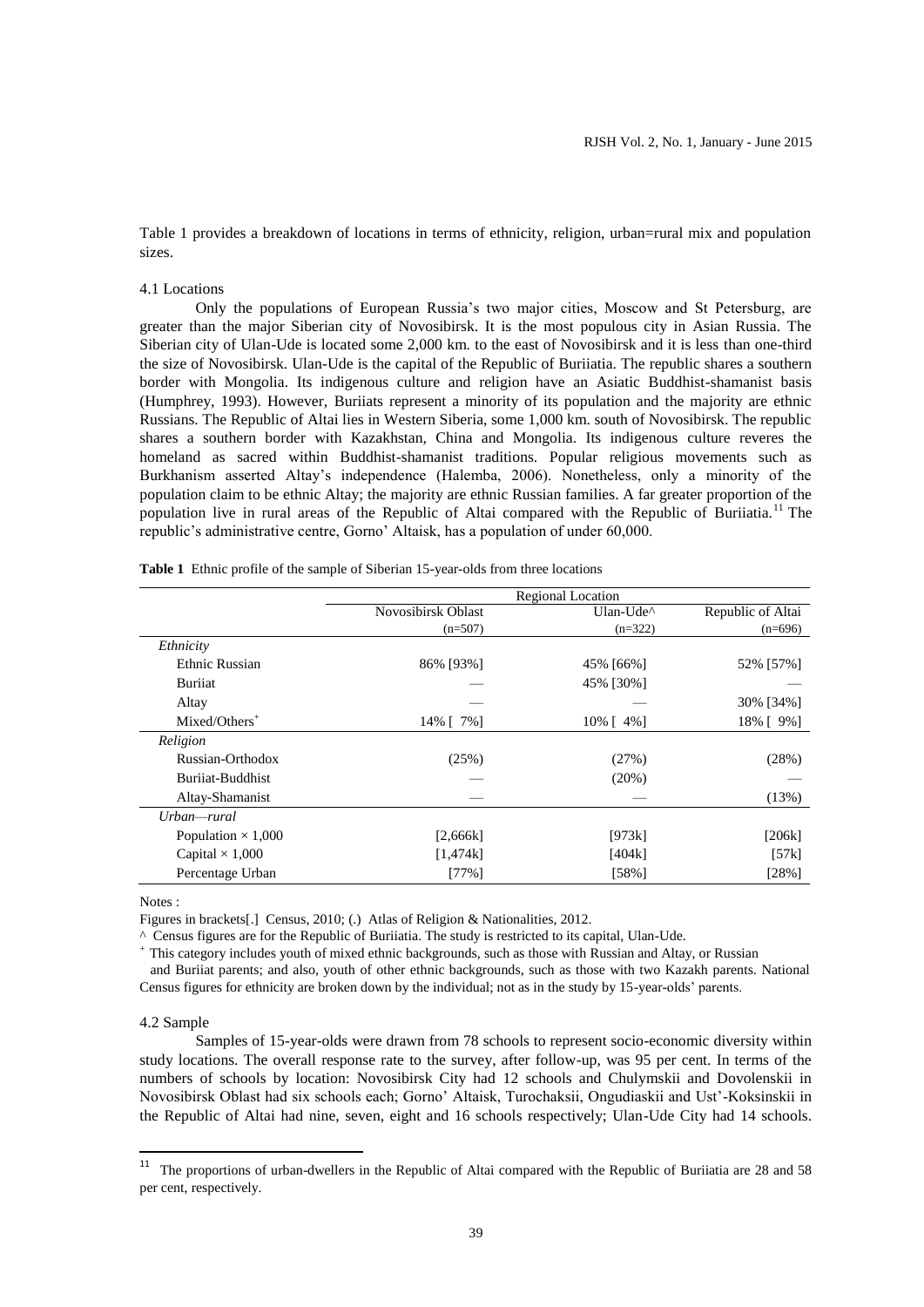Cross-checks with external reference statistics show the sample provides good coverage of key socioeconomic factors, family make-up, parents' education and employment status, and material circumstances.

### 4.3 Measures

4.3.1 Parent-adolescent relations: A module of 18 survey questions about parent-child relations was adapted for use in Siberia<sup>12</sup>.

**Table 2** Siberian 15-year-olds' responses to a set of questions about family relations: Two-factor solution, representing support and control, derived from data reduction  $\frac{1}{2}$ 

| Factor loadings for the survey questions <sup>+</sup>                            | Scoring    | Factor 1<br>Parents' Support | Factor 2<br>Parents' Control |
|----------------------------------------------------------------------------------|------------|------------------------------|------------------------------|
| My parent/s are always on hand to listen to me^                                  | $1$ to $4$ | 0.774                        |                              |
| Are good at helping me with problems <sup><math>\wedge</math></sup>              | $1$ to $4$ | 0.770                        |                              |
| Understanding parent/s [PBI]                                                     | $1$ to $3$ | 0.721                        |                              |
| I get on well with my parent/s <sup><math>\wedge</math></sup>                    | $1$ to $4$ | 0.691                        |                              |
| Caring parent/s [PBI]                                                            | $1$ to $3$ | 0.682                        |                              |
| Helpful parent/s [PBI]                                                           | $1$ to $3$ | 0.679                        |                              |
| Loving parent/s [PBI]                                                            | $1$ to $3$ | 0.677                        |                              |
| Know when I'm worried or upset <sup>^</sup>                                      | $1$ to $4$ | 0.584                        |                              |
| Support and encourage my interests and activities <sup><math>\wedge</math></sup> | $1$ to $4$ | 0.537                        |                              |
| Permissive parent/s [PBI]                                                        | $1$ to $3$ | 0.505                        |                              |
| Are strict about the time I come home in the evening <sup>^</sup>                | $1$ to $4$ |                              | 0.681                        |
| Controlling parent/s [PBI]                                                       | $1$ to $3$ |                              | 0.646                        |
| Have strong views about my appearance <sup><math>\wedge</math></sup>             | $1$ to $4$ |                              | 0.561                        |
| Disapprove of some of my friends <sup>^</sup>                                    | $1$ to $4$ |                              | 0.552                        |

Notes :

**.** 

Principal Components Analysis with Varimax Rotation: K-M-O = 0.904. A two-factor solution explains 49% of the total variance. Z-scores for factors are calculated via the regression method.

<sup>+</sup>Four questions are excluded as separate: PBI-BC questions about autonomy and disabling behaviour; and parents' unrealistic expectations and parents' conflict.

^ 1 'Wholly Disagree', 2 'Partially Disagree', 3 'Partially Agree', 4 'Wholly Agree'.

[PBI-BC] 1 'Never', 2 'Sometimes', 3 'Often'.

Table 2 provides details of the questions and an analysis of the Siberian 15-year-olds' replies. The analysis identified two dimensions to the replies – representing dimensions of responsiveness (parents' support) and strictness (parents' behavioural control) – in agreement with theoretical models. Standardized factor scores were calculated for each dimension. The first parenting dimension was skewed to the right, towards higher support scores (gamma = -1.081); whereas the second parenting dimension was more symmetrically distributed about moderate control scores (gamma = -0.270).

Additionally, the two dimensions were used to separate out traditional-authoritarian parenting among other patterns in Asian-Russian Siberia. Scores that were 'not high' in relative terms on the parental responsiveness scale – that is, the lower two-thirds of support scores in the sample – and scores that were relatively 'high' on the parental strictness scale – that is, along with the upper third of control scores in the sample – were separated and then combined. Parental responsiveness that was not high was combined with strictness that was high and classified as 'traditional-authoritarian' as in an Asian parenting style (see, Figure 1). In total, 21 per cent of 15-year-olds described the pattern in their replies to the 14 questions about parent-adolescent relations (321 out of 1,494 complete replies;  $n = 45$  missing data).

<sup>12</sup> Shucksmith et al. (1995); Glendinning et al. (2003) and Klimidis et al. (1992).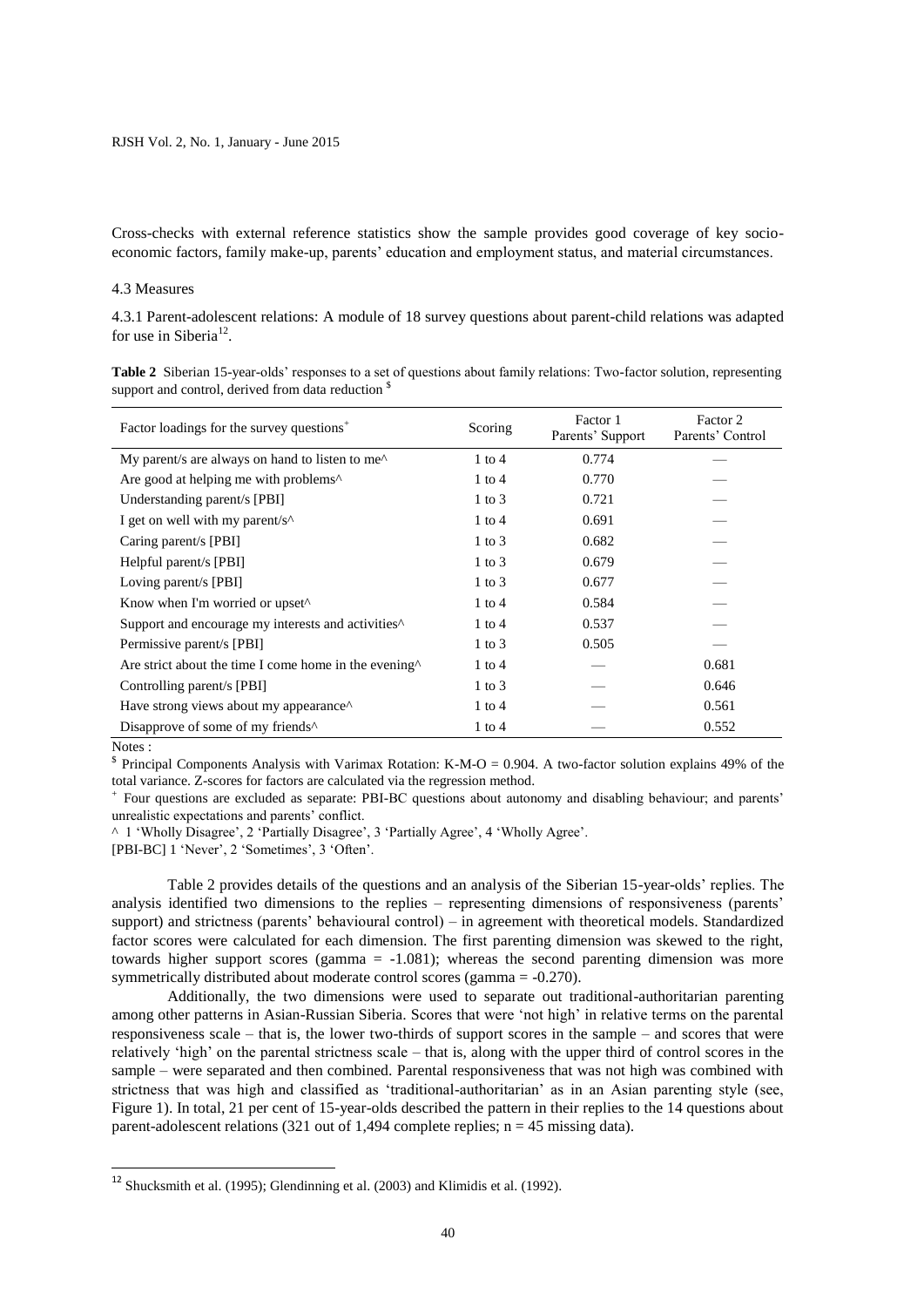4.3.2 Family socio-economic status: Details of a household's composition and parents' education, economic activities and occupations, and the household's material circumstances, were collected<sup>13</sup>. Socio-economic status (SES) is a composite – incorporating occupations, income and education – but there are considerable difficulties in gauging SES in the Russian context. Indeed, the previous Russian national census in 2002 neither asked for household occupations nor attempted a classification using standard schema. Sample numbers of single-parent families and those households whose parents had tertiary-level education were in line with census figures. Few families saw themselves as 'well off', even in Novosibirsk City, where the figure was only one-in-ten. Most young people characterized their circumstances 'as the usual'.

4.3.3 Adolescent wellbeing and mental health: Assessment of adolescent self-worth was based on a 10-item self-report scale, with scores from 0 to 30, modified from Rosenberg's original scale (1965); depressive mood was based on a six-item scale from 10 to 30 (Kandel & Davies, 1982); and psychological distress based on a 12-item scale from 0 to 36 (Goldberg & Williams, 1988). Versions of those scales were modified from ones used with adolescent samples in Western contexts (Glendinning, Nuttall, Kloep et al., 2003).

4.3.4 School adjustment: Reliability analysis of 15-year-olds' replies to a set of five inter-related questions about schooling showed the replies could be combined to make a scale, representing school adjustment (alpha =  $0.757$ , k = 5, n = 1527). The scale had been identified from data reduction of a larger module of 16 questions<sup>14</sup>. The scale was standardized with a mean of zero and a standard deviation one. It was skewed to the right (gamma  $= -0.556$ ), indicating positive orientations to school.

### 4.4 Plan of analysis

**.** 

The multivariate analysis used in the study is designed to address the two questions posed at the outset about: what the forms that parent-adolescent relations take, and the particular patterns of parenting that are associated with positive adolescent adjustment.

4.4.1 For the first question, a repeated measures multivariate design is used to test differences in 15-yearolds' mean scores on the dimensions of parental support and control, separated across the three locations – Novosibirsk Oblast, Ulan-Ude and the Republic of Altai – and family backgrounds – ethnic Russian, Buriiat and Altay – while controlling for effects of gender, family make-up and socio-economic status. Preliminary one-way ANOVAs are also conducted (see, Table 4).

4.4.2 For the second question, separate sets of four multivariate analyses are conducted for each location – Novosibirsk Oblast, Ulan-Ude and the Republic of Altai. Each of the four measures of adolescent adjustment – self-worth, depressive mood, psychological distress and school adjustment – is regressed against the parental support and control scales (see, Table 5). All regression analyses control for the effects of gender, family make-up and socio-economic status (Amato & Fowler, 2002), as well as for urban and rural families, and ethnicity, as appropriate (see, Table 5).

4.4.3 Another scale was introduced into the regression models for the second question to test whether a more moderate level of parental control – characteristic of more democratic parent-adolescent relations – was associated with positive adolescent adjustment (see, Table 5). Lower scores on the scale correspond to reports of moderate control, whereas higher scores correspond to reports of both high and low control<sup>15</sup>. The scale tests for what is called a curvilinear effect, whereby moderate, rather than too much or too little, control by parents is positive (Barber, Stolz & Olsen, 2005: 31).

<sup>&</sup>lt;sup>13</sup> Material circumstances were assessed using a measure developed for use in the WHO-HBSC study, which included some 8,000 11 to 15 year-olds from across the Russian Federation (Currie et al., 2004).

<sup>&</sup>lt;sup>14</sup> The five statements were: I like my school and studies; I feel part of the my school; the rules at my school are fair; my teachers help me; and I find what I study at school interesting and useful; with the replies coded as 1, Wholly disagree; 2, Partially disagree; 3, Partially agree; and 4, Wholly agree. Questions about schooling were adapted from Shucksmith et al. (1995) and Glendinning et al. (2003).

<sup>&</sup>lt;sup>15</sup> The scale is introduced into the final multivariate regression analysis as a quadratic term [Control  $\times$  Control] derived as the square of the linear parents' control scale [Control].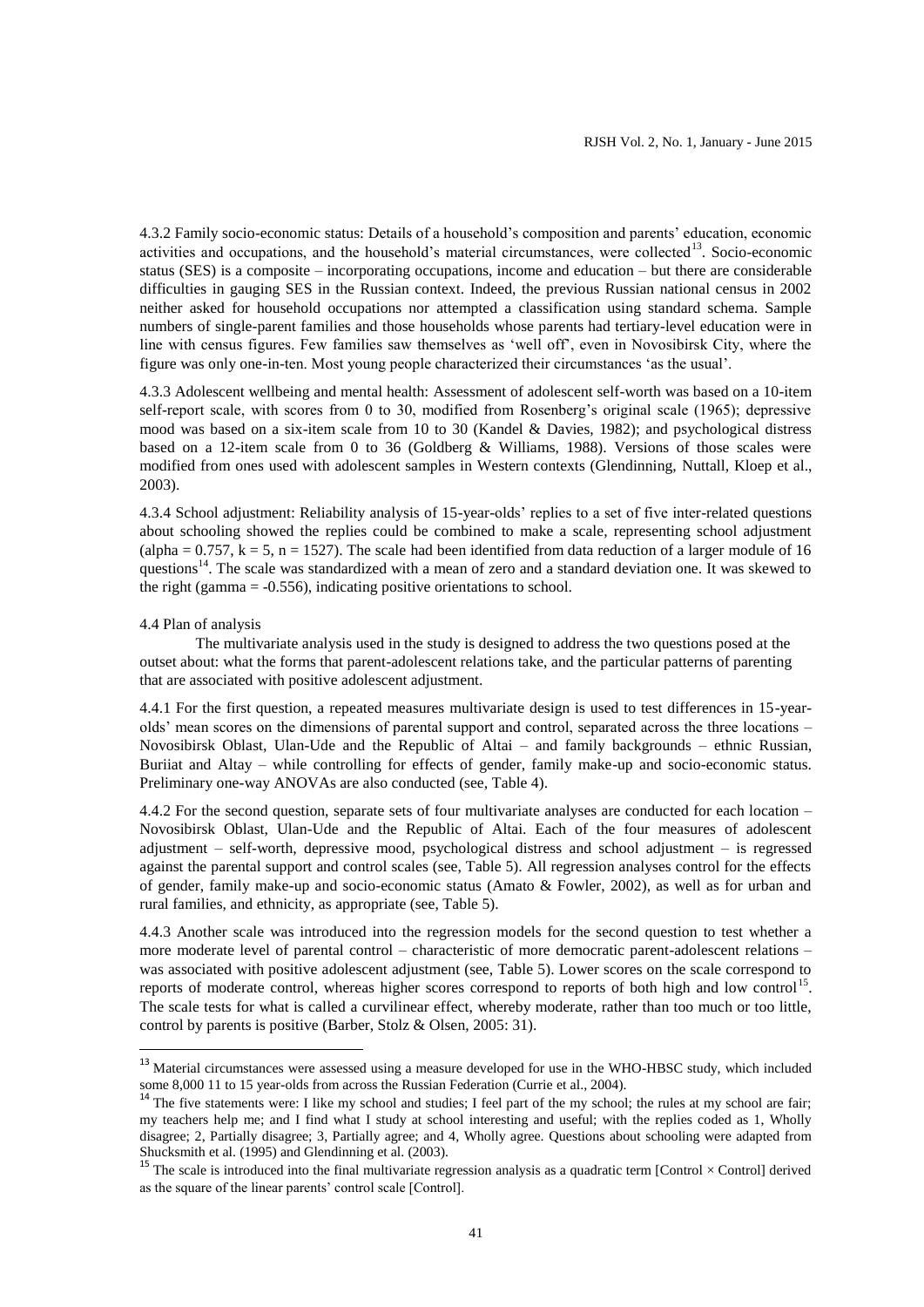4.4.4 Finally, for the second question additional comparisons were made of self-worth, mental health and school adjustment scores of 15-year-olds who reported traditional-authoritarian patterns of parenting in each of the three locations with their contemporaries from other families. The aim was to test the hypothesis that traditional-authoritarian, collectivist-hierarchical social relations – most often associated in the literature with an East Asian parenting style – can also be beneficial in the Asian-Russian cultural context.

### **5. Results**

The results reported in Table 3 are intended to provide a brief non-technical summary of the much more detailed results about the two dimensions of parenting reported in Table 2. Results show that more than 60 per cent of the sample said their parents were responsive (and always on hand to listen), whereas 50 per cent of the sample said that their parents were strict (in setting a night-time curfew). In brief, study results characterize 15-year-olds' reports of the Siberian family as supportive with moderate parental control as the norm. Those general results are consistent with the traditional Soviet model of parenting but differentiation is evident when parenting is broken down by locality and ethnicity.

**Table 3** Siberian 15-year-olds' responses to the survey question with the greatest loading on each of the two factors used to characterize parent-child relations  $(n=1,527)$ 

| Column %-ages             | Factor 1 – Parents' Support<br>My parent/s are always<br>on hand to listen to me. | Factor 2 – Parents' Control<br>My parent/s are strict about the time<br>that I come home in the evening. |
|---------------------------|-----------------------------------------------------------------------------------|----------------------------------------------------------------------------------------------------------|
| <b>Wholly Disagree</b>    | 5%                                                                                | $12\frac{1}{2}\%$                                                                                        |
| <b>Partially Disagree</b> | 10%                                                                               | $12\frac{1}{2}\%$                                                                                        |
| Partially Agree<br>3.     | 23%                                                                               | 25%                                                                                                      |
| <b>Wholly Agree</b><br>4. | 62%                                                                               | 50%                                                                                                      |
|                           | 100%                                                                              | 100%                                                                                                     |

The results reported in Table 4 illustrate the mean differences among ethno-social groups from the three locations<sup>16</sup> on the parental responsiveness and strictness scales (as set out in Table 2, both jointly and separately for each parenting dimension). Different combinations of perceived support and control can be seen among the city and rural samples in Novosibirsk Oblast, the sample as a whole in Ulan-Ude, and the ethnic Russian and Altay samples in the rural Republic of Altai. Importantly, results make allowances for gender, family make-up and family socio-economic status. One of five patterns of parenting is the norm among each ethno-social group in the three locations: firstly, permissive parenting among ethnic Russian families in Novosibirsk City; secondly, democratic parenting among ethnic Russian families in the rural Oblast; thirdly, indulgent parenting among ethnic Russian and Buriiat families in urban Ulan-Ude; fourthly, authoritarian parenting among ethnic Russian families in the rural Republic of Altai; and lastly, a non-Western indigenous pattern of moderate parental support combined with very strict control among Altay families.

**.** 

<sup>16</sup> As described by the 'Location & Ethnicity' variable in Table 4.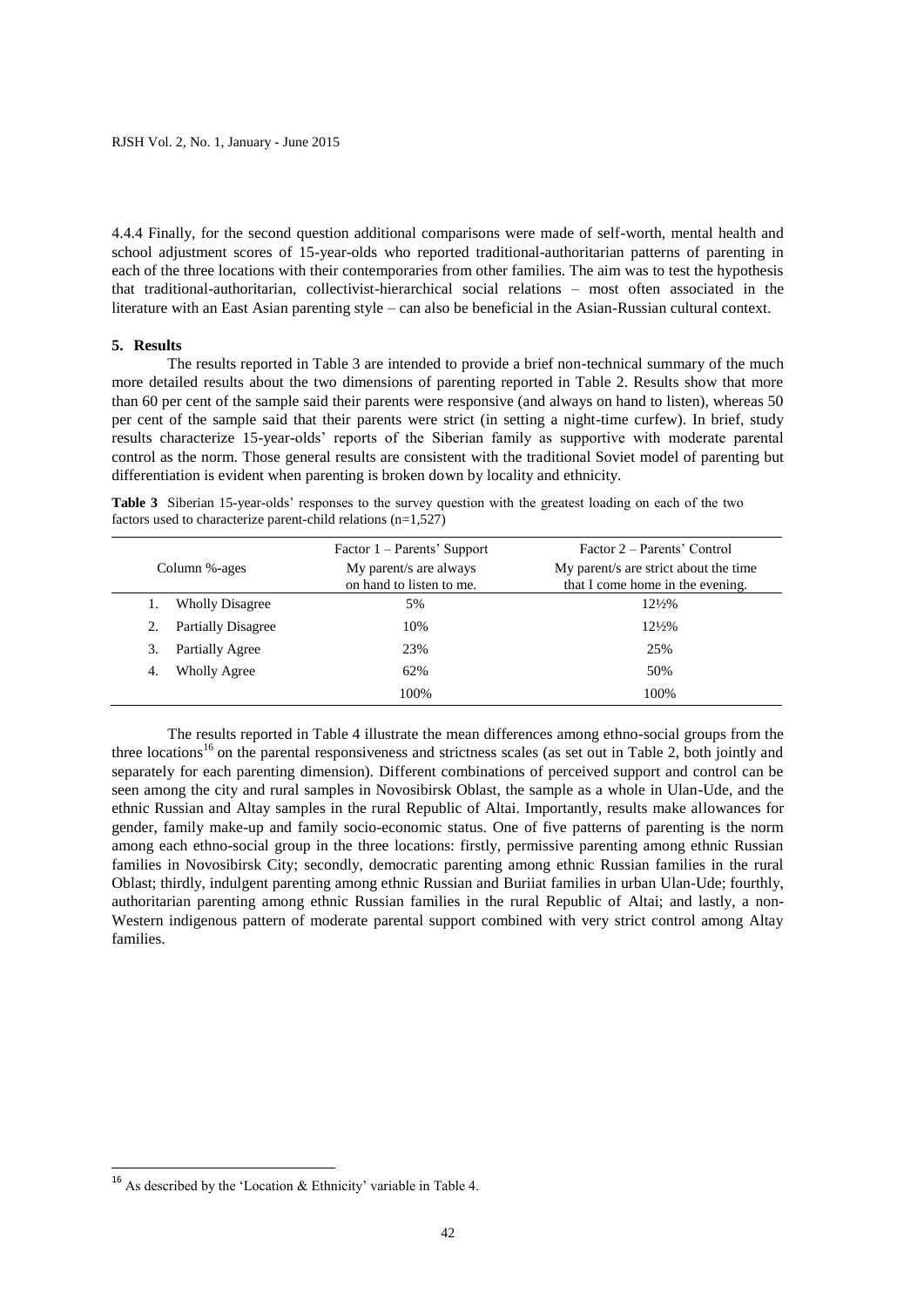|                         |                       |                 | Location & Ethnicity <sup>^</sup> |                       |                    |                       |              |
|-------------------------|-----------------------|-----------------|-----------------------------------|-----------------------|--------------------|-----------------------|--------------|
| Mean                    | Novosibirsk Oblast    |                 | Ulan-Ude                          |                       | Republic of Altai  |                       | One-way      |
| (S.D.)                  | <b>Big City</b>       | Rural           | City                              | City                  |                    |                       | <b>ANOVA</b> |
|                         | Russian               | Russian         | Russian                           | <b>Buritat</b>        | Russian            | Altay                 | p-value      |
| Parents'                |                       |                 |                                   |                       |                    |                       |              |
| Support                 | $0.059^{\rm a}$       | $0.157^{\rm b}$ | $0.173^{b}$                       | $0.231^{b}$           | $-0.199^{\circ}$   | $-0.018$ <sup>a</sup> | $F=6.381$    |
|                         | (0.939)               | (0.970)         | (0.921)                           | (0.906)               | (1.030)            | (0.988)               | $p<.001**$   |
| Parents'                |                       |                 |                                   |                       |                    |                       |              |
| Control                 | $-0.166$ <sup>d</sup> | $0.034^e$       | $-0.107d$                         | $-0.317$ <sup>d</sup> | 0.106 <sup>f</sup> | 0.232 <sup>f</sup>    | $F = 8.023$  |
|                         | (0.943)               | (1.022)         | (1.017)                           | (1.003)               | (0.964)            | (0.951)               | $p<.001**$   |
| $n =$                   | 276                   | 146             | 146                               | 144                   | 365                | 204                   |              |
| Parenting               | 'Perm-                | 'Demo-          | 'Indul-                           | 'Indul-               | 'Author-           | 'Trad-                |              |
| Approaches <sup>+</sup> | issive'               | cratic'         | gent'                             | gent'                 | itarian'           | <i>itional</i>        |              |
| Support×Control         | $[Md \times Lo]$      | [Hi×Md]         | [Hi×Lo]                           | [HixLo]               | $[Lo \times Hi]$   | $[Md \times Hi]$      |              |

**Table 4** Siberian 15-year-olds' accounts of parenting by location and ethnicity<sup>§</sup>

Notes :

Reports of ethnic Russian youth from the major regional city of Novosibirsk and their rural ethnic Russian counterparts from surrounding Novosibirsk Oblast; of ethnic Russian and Buriiat youth from the regional city of Ulan-Ude, capital of the Republic of Buriiatia; and of ethnic Russian and Altay youth from settlements across the rural Republic of Altai. ^ Multivariate analysis of accounts of parenting, controlling for gender, family make-up, education and socio-

economic circumstances: Parenting  $\times$  Location & Ethnicity, p <0 .001\*\*

Differing combinations of lower, moderate and higher level of parental support and control.

'Neglectful' parenting [low support and control combined, Lo×Lo] is not the predominant approach reported by ethnic Russian, Buriiat or Alay youth in any of the locations.

a, b, c; d, e, f Homogeneous subsets from post-hoc multiple comparisons of means, Tukey's HSD-test.

The results reported in Table 5 demonstrate that parental support was positively associated with all four measures of adolescent adjustment across the three locations, consistent with a traditional Soviet model. However, the effects of parental control varied among locations. Self-worth and psychological wellbeing were consistently associated with moderate control in Ulan-Ude, where a democratic approach was optimal in the context of indulgent parenting norms. Positive self-worth was associated with low-tomoderate control and depressive mood scores were associated with high control in Novosibirsk Oblast. Thus, an indulgent or democratic approach was optimal in the context of permissive or democratic parenting norms. There was a negative association between high control and self-worth and psychological wellbeing in the Republic of Altai. Thus, an indulgent approach was optimal in the context of authoritarian parenting norms. School adjustment was unrelated to levels of parental control in Altai. Indeed, parental strictness was unrelated to school adjustment in all three locations.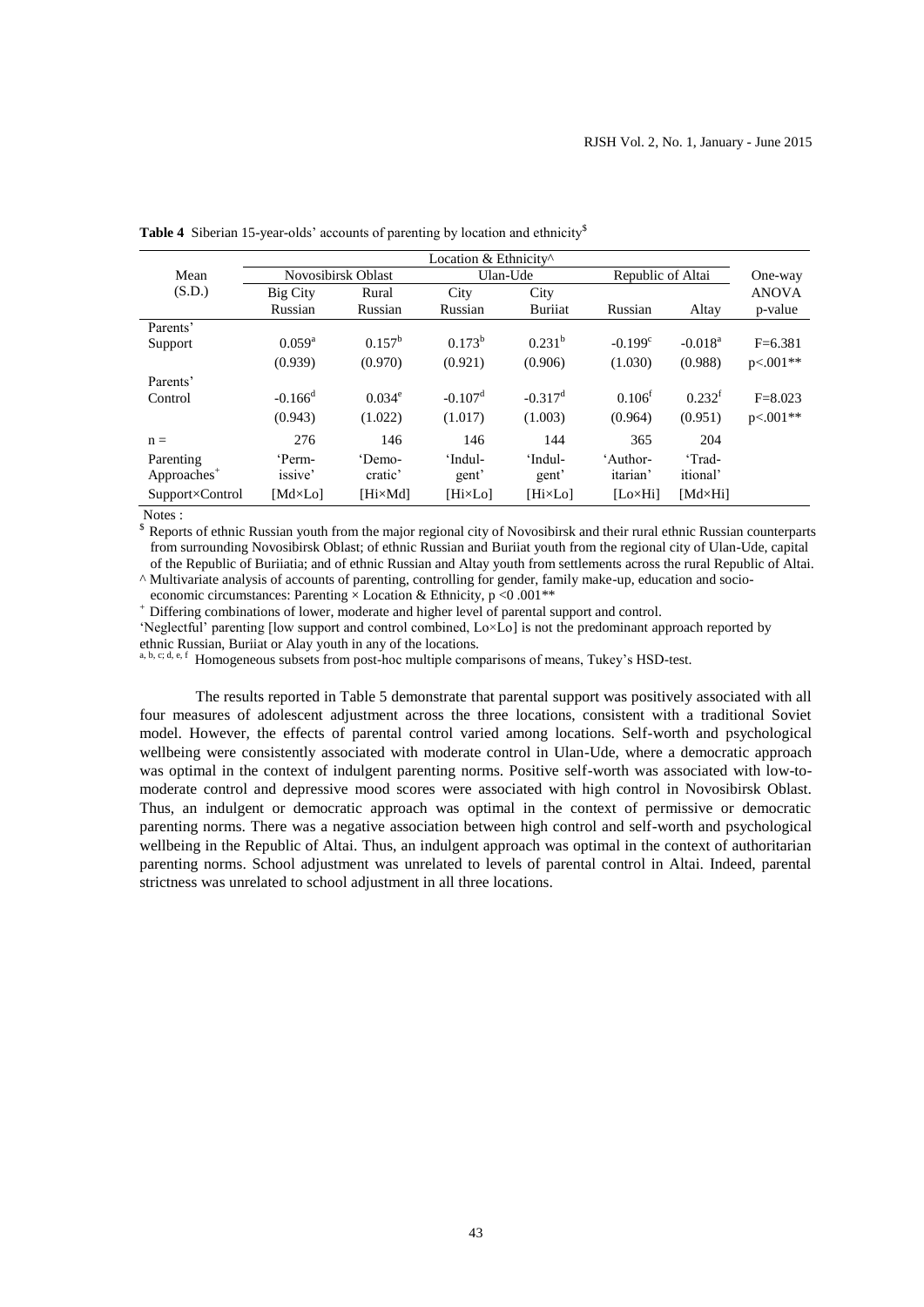|                                                            | Wellbeing and mental health <sup>§</sup> |                            |                        |                   |  |
|------------------------------------------------------------|------------------------------------------|----------------------------|------------------------|-------------------|--|
| $\beta$ -weights <sup><math>\wedge</math></sup><br>p-value | Self-worth                               | Depressive mood            | Psychological distress | School adjustment |  |
| Novosibirsk, $n=414$                                       |                                          |                            |                        |                   |  |
| Parents' Support                                           | $0.204$ .001**                           | $-0.179$ $.001**$          | $-0.214$ .001**        | $0.322$ .001**    |  |
| Parents' Control                                           | $-0.158$ .001**                          | $0.181$ .001**             | 0.030 .546             | $-0.070$ .154     |  |
| $Control \times Control^+$                                 | $-0.123$ .012*                           | $-0.007$ .885              | $-0.047$ .347          | $-0.011$ .825     |  |
| Multiple $R =$                                             | 0.396                                    | 0.413                      | 0.344                  | 0.362             |  |
| Ulan-Ude. $n=290$                                          |                                          |                            |                        |                   |  |
| Parents' Support                                           | $0.150$ .009**                           | $-0.151$ .010*             | $-0.129$ .030*         | $0.218$ .001**    |  |
| Parents' Control                                           | 0.019 .753                               | 0.070 .263                 | 0.008<br>.895          | 0.046.488         |  |
| $Control \times Control^+$                                 | $-0.123$ .048*                           | $0.178$ .005**             | $0.132$ .046*          | $-0.071$ .295     |  |
| Multiple $R =$                                             | 0.291                                    | 0.284                      | 0.232                  | 0.267             |  |
| Altai Republic, $n=563$                                    |                                          |                            |                        |                   |  |
| Parents' Support                                           | $0.169$ $.001**$                         | $-0.144$ $.001**$          | $-0.232$ $.001**$      | $.001**$<br>0.323 |  |
| Parents' Control                                           | $-0.090$ .045*                           | $0.251$ .001 <sup>**</sup> | $0.115$ .005*          | 0.057 .152        |  |
| $Control \times Control^+$                                 | $-0.047$ . 269                           | 0.018 .651                 | 0.006.399              | 0.078 .055        |  |
| Multiple $R =$                                             | 0.261                                    | 0.384                      | 0.336                  | 0.362             |  |

**Table 5** Multivariate regression analyses of Siberian 15-year-olds' social wellbeing and mental health against accounts of parenting from three locations

Notes

1

Of ethnic Russian youth from Novosibirsk City and surrounding rural Oblast; ethnic Russian and Buriiat youth from Ulan-Ude City; and ethnic Russian and Altay youth from across the rural Republic of Altai.

^ Adjusted β-weights, after allowing for the effects of gender, family make-up, education, socio-economic

circumstances and ethnicity on 15-year-olds' wellbeing and mental health.

Lower scores on this scale correspond to 15-year-olds' reports of moderate parental control, whereas higher

scores correspond to reports of high or low levels of control.

Figure 2 illustrate the results of detailed multivariate regression analyses with a particular example that compares the traditional-authoritarian Asian pattern with other families<sup>17</sup>. The figure compares the mean scores of the two groups of adolescents on three measures, low self-worth, depressed mood and psychological distress. In Novosibirsk Oblast, higher scores on the low self-worth and depressed mood scales were more likely to be associated with the traditional-authoritarian pattern compared with other families ( $p = 0.002$  and  $p = 0.003$ ) but differences were statistically insignificant for psychological distress scores ( $p = .245$ ). In the Republic of Altai, higher scores were more likely to be associated with the traditional-authoritarian pattern compared with other patterns on all three measures ( $p = 0.019$ ,  $p < 0.001$ ) and  $p = 0.003$ ). Ulan-Ude had few reports of a traditional-authoritarian pattern to make comparisons (1-in- $8$ ,  $n = 35$ ) but there were almost no differences between mental health scores using the available data. It is clear that reports of a traditional-authoritarian pattern of parenting were not associated with better adolescent adjustment scores, unlike results for East Asian adolescent samples.

<sup>&</sup>lt;sup>17</sup> Unlike the results of the detailed multivariate regression analyses, the illustrative results of the illustrative presented in Figure 2 do not allow for any effects of socio-economic status.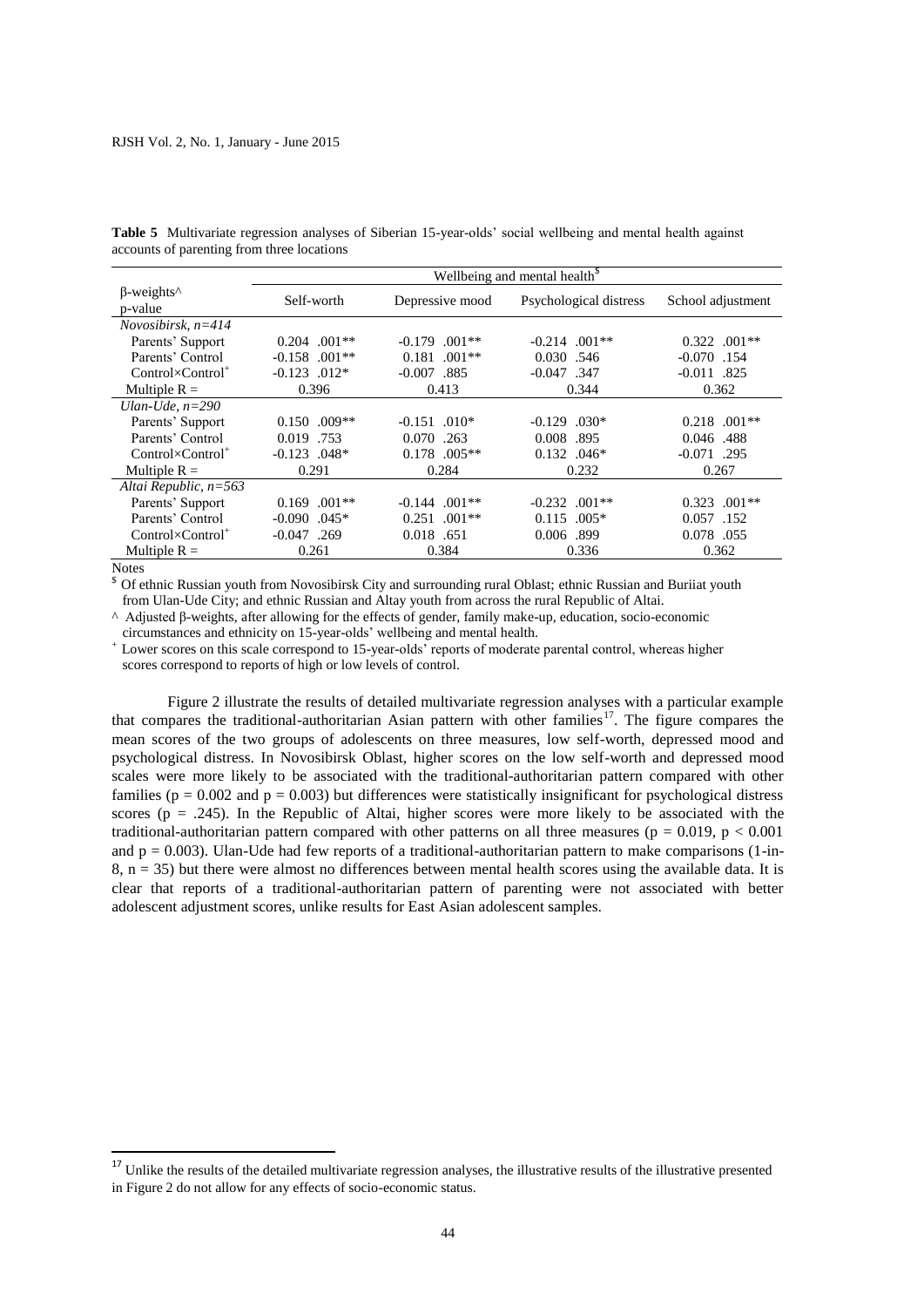

**Figure 2** Siberian 15-year-olds' wellbeing and mental health, comparing traditional-authoritarian parenting with other patterns in Novosibirsk Oblast and Republic of Altai

## **6. Discussion**

The study has well-rehearsed limitations. Two considerations, in particular, need to be taken into account. First, although the study results may have been influenced by having 15-year-olds report on their mothers' and fathers' behaviour in a self-completion questionnaire survey format, some adolescents also participated in focus-group discussions and one-to-one interviews about life in Siberia, including family life. Results were triangulated. In addition, adolescent self-reports have already contributed much to our understanding of family processes (Gray & Steinberg, 1999; Steinberg et al., 1994), and also, similar results have been obtained on the effects of different approaches to parenting in spite of different methods of data collection, including adolescents' self-reports (Baumrind, 1991; Lamborn et al., 1991; Steinberg et al., 1994). Second, the study was cross-sectional and causal relationships and issues of directionality cannot be tested. The first consideration relates to answers to the first question in the study. The second relates to answers to the second question.

As to first question, no general Russian parenting style as the norm was found across the region. The study finds instead that one of five patterns of parent-adolescent relations appears to represent the norm among different ethno-social groups from the three locations in Siberia. The first and third patterns relate to urban contexts, that is: relatively permissive parenting in the major regional capital of Novosibirsk; and indulgent parenting in the Buriiat capital of Ulan-Ude. The second of the five local patterns is more democratic, combining parents' support with more moderate control, which is the norm in rural Novosibirsk (Glendinning et al., 2004). That rural pattern, and the urban pattern in Ulan-Ude, can be read as variants of the traditional Soviet model emphasizing support, whereas the moderate support reported by adolescents from urban Novosibirsk indicates change rather than continuity (Grigorenko & Sternberg, 2000). All three patterns are unlike a traditional-authoritarian Asian pattern. However, the fourth pattern suggests that strict, non-supportive authoritarian parenting is the norm among ethnic Russian families in the rural Republic of Altai (Glendinning et al., 2004: 46). The fifth and final pattern, which is the norm among ethnic Altay families, seems distinctively Asiatic. It combines moderate support with high levels of control in parenting through training (Chao, 1994).

As to our second question – about the effects of different parenting patterns on adolescent adjustment – the benefits of parental support were ubiquitous among all ethno-social groups across the three locations. However, the effects of parents' control varied among locations. In Novosibirsk Oblast, an indulgent or democratic pattern was optimal for wellbeing and positive mood in a context of relatively permissive or democratic parenting norms. In Ulan-Ude, a more democratic approach was optimal for adolescent wellbeing and mental health in a context of relatively indulgent parenting norms. In the Republic of Altai, an indulgent approach was again optimal for adolescent wellbeing and mental health in a cultural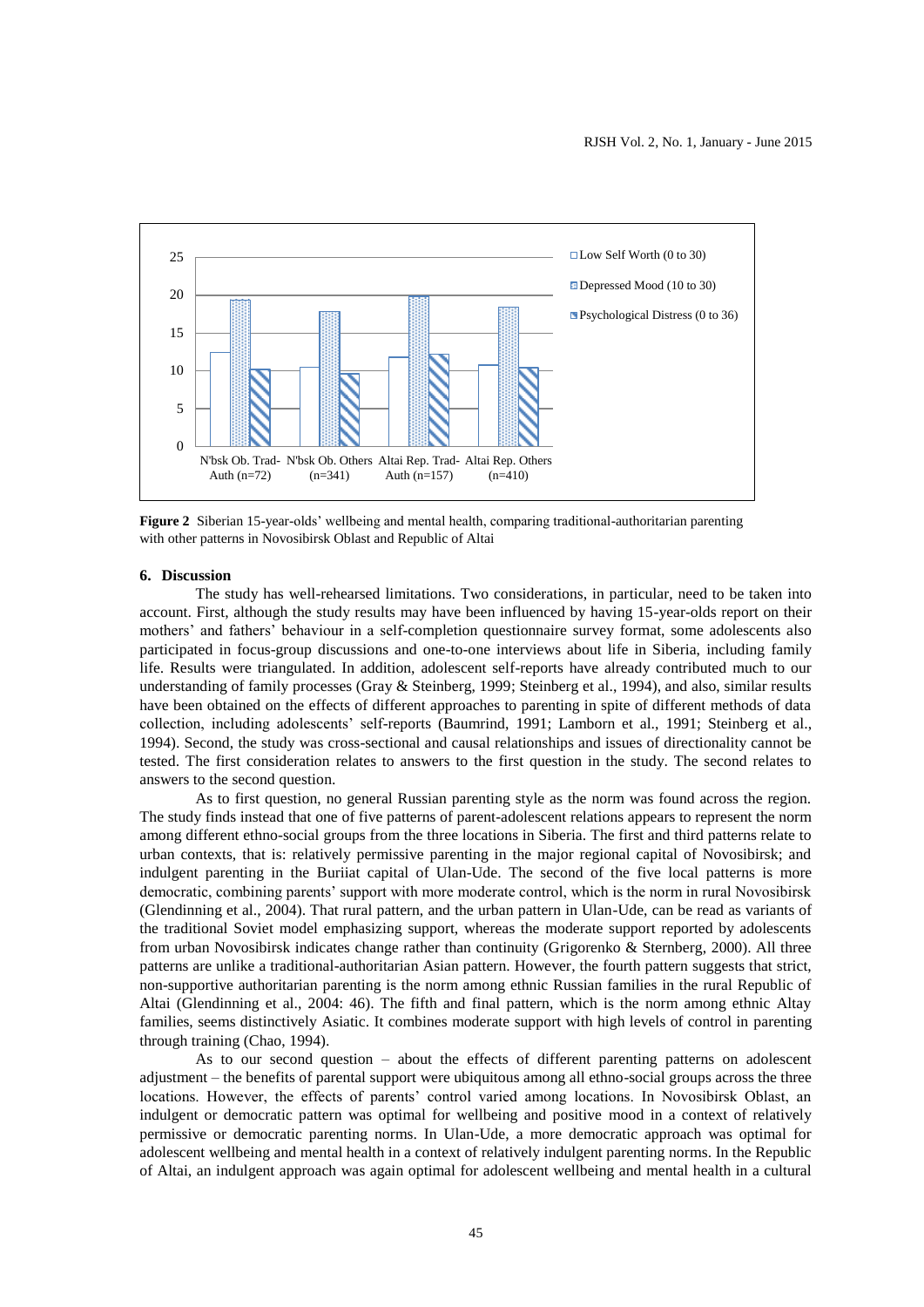context of traditional-authoritarian parenting norms. Thus, indulgent or democratic patterns were associated with positive social-psychological adjustment across groups and locations. School adjustment was unrelated to reports of parental control in the Republic of Altai where a connection between family strictness and school success in the Asian-Russian context might have most been expected. Studies of parenting in other Asian cultural contexts have found that authoritarian patterns had particular benefits for school adjustment (Chao, 2001; Chao & Tseng, 2002), though apparently not in Siberia. Parental strictness was unrelated to school adjustment in all three locations.

The finding that permissive parenting was the norm in the major regional centre of Novosibirsk is consistent with the liberalization of social relations, with moderate rather than high parental support, and emphasis on self-direction. Urban and rural diversity across the other study locations is consistent with the persistence of the traditional Soviet parenting model (high support) or a traditional Asian parenting model (high control). In that way the study shows that Westernization, or global cultural influences, where those were evident, has not led to the same patterns of social relations everywhere. In the case of the indigenous Altaic parenting pattern identified in the study, globalization may well support, rather than undermine, the maintenance of ethno-social cultural differences locally, such as among indigenous Altay families in remote rural locations (Popkov, 2012) <sup>18</sup> . Nonetheless, irrespective of regional diversity, the study found that adolescent adjustment throughout the region was associated with reports of more indulgent or democratic parenting. Notably, that was instead of Anglo-Saxon authoritative or Asian authoritarian parenting. Indulgent or democratic parenting that includes high parental support combined with low to moderate control is also found to be most effective in Western European societies rather than the United Kingdom and United States.

# **7. Conclusion**

The study contains no historical data for direct comparison with parenting practices and their effects on adolescent socialization and adjustment in the Soviet or immediate post-Soviet era. Nonetheless, it finds that less controlling and more responsive parent-adolescent relations are associated with positive feelings of self-worth and psychological adjustment, compared with permissive, authoritative or authoritarian patterns, irrespective of location and ethnicity. Research says that indulgent or democratic patterns are also beneficial in Western Europe but less in Anglo-Saxon contexts of the United Kingdom or United States. To conclude, the study finds no evidence to suggest that strict parenting would benefit Asian-Russian adolescents – whether in the form of American authoritative or Asian authoritarian parenting. Importantly, the study's design and results have made allowances for the differing make-up and socioeconomic circumstances of young people's families in post-Soviet Siberia.

The study could be adapted to undertake research with adolescents from urban and rural families in other Asian cultural contexts, such as in Thailand<sup>19</sup>. Arguments are current there about the influences of global 'mass' culture and children's lack of knowledge of traditional Thai Buddhist values. It would be interesting to know whether Thai (and Asian) family values have benefits over Western parenting patterns for adolescent adjustment and schooling in the Thai cultural context.

## **8. Acknowledgements**

**.** 

The study builds on work done for UK Economic & Social Research Council research awards and a British Academy Joint International Activities award. That work was only possible with the support of Prof Dr Yurii Vladimirovich Popkov and the research team at the Ethno-social Studies' Section, Siberian Branch, Russian Academy of Science.

<sup>&</sup>lt;sup>18</sup> Global movements may also act to promote local identity and support ethnic nationalism among indigenous peoples in Siberia, such as Altay, as opposed to the state's version of Russian cultural identity and values, with which local versions may or may not agree (Popkov, 2012). The situation is complex in Siberia because local identity and ethnicity were re-constructed by the Soviet state (Anderson, 2000).

<sup>&</sup>lt;sup>19</sup> Weisz, McCarty, Eastman et al. (1997) and Weisz, Weiss, Suwanlert et al. (2006) discuss issues of researching childrearing, development and problems of adjustment in Thailand.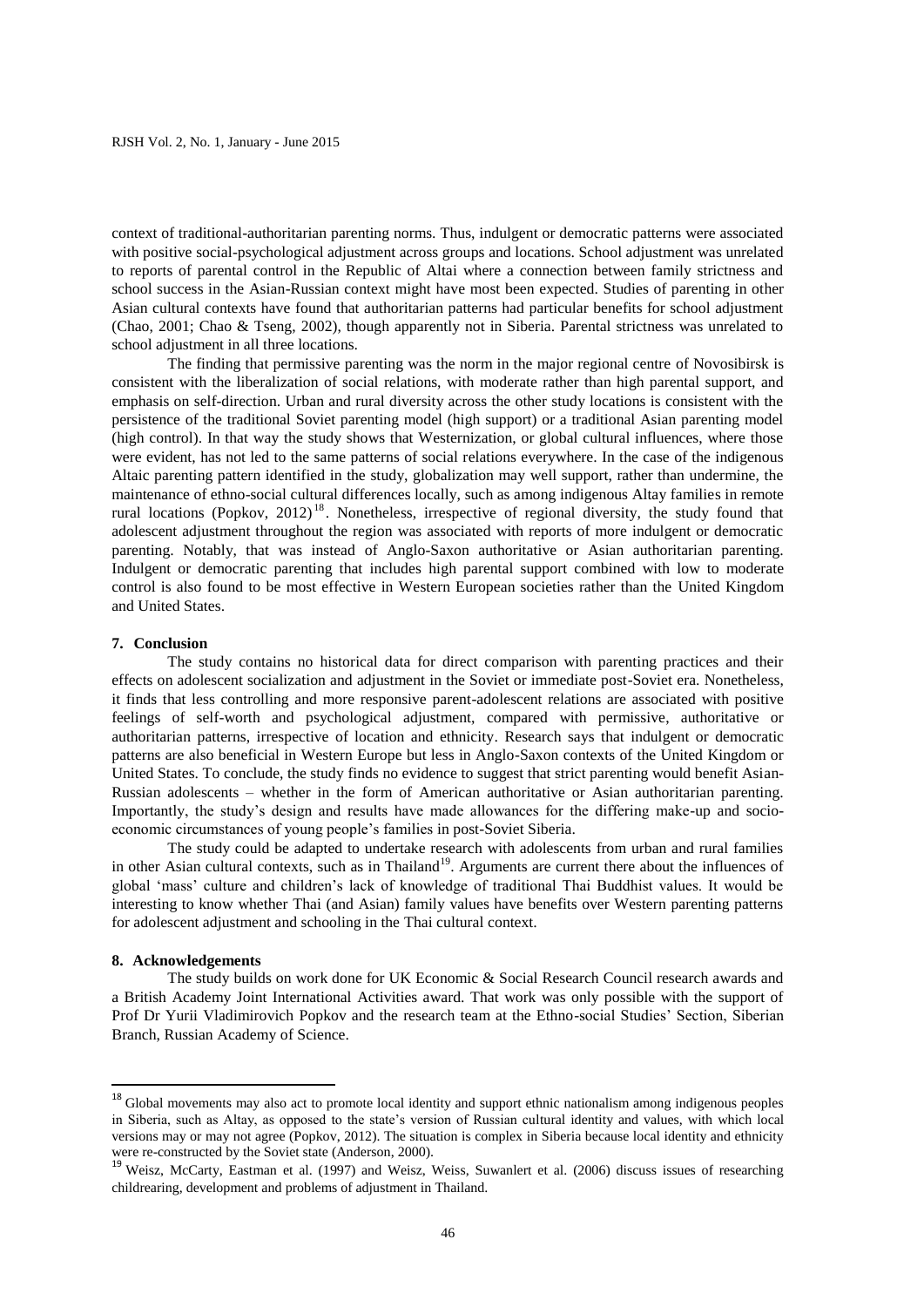### **9. References**

- Amato, P. R., & Fowler, F. (2002). Parenting practices, child adjustment, and family diversity. Journal of Marriage and the Family, 64, 703-716.
- Anderson, D. G. (2000). *Identity and Ecology in Arctic Siberia: The Number One Reindeer Brigade*. Oxford: Oxford University Press.
- Barber, B. K., Stolz, H. E,. & Olsen, J. A. (2005). Parental support, psychological control, and behavioral control: assessing relevance across time, culture, and method. Monographs of the Society for Research in Child Development, *70*(4). Retrieved October 26, 2014, from www.jstor.org/stable/3701442.
- Baumrind, D. (1996). The discipline controversy revisited. Family Relations, 45, 405–414.
- Baumrind, D. (1991). The influence of parenting style on adolescent competence and substance use. Journal of Early Adolescence, 11, 56-95.
- Baumrind, D. (1971). Current theories of parental authority. Developmental Psychology Monographs, *4*(1), 1- 103.
- Bronfenbrenner, U. (1970). Two worlds of childhood: U.S. and U.S.S.R. New York: Simon and Schuster.
- Chao, R., Tseng, V. (2002). Parenting of Asians. In Bornstein, Marc H. (Ed), Handbook of Parenting,4, Social Conditions and Applied Parenting (pp.59-93) (2nd Ed). Mahwah, NJ: Lawrence Erlbaum.
- Chao, R., (2001). Extending research on the consequences of parenting style for Chinese Americans and European Americans. Child Development, 72, 1832-1843.
- Chao, R. (1994). Beyond parental control and authoritarian parenting style: Understanding Chinese parenting through the cultural notion of training. Child Development, 65, 1111-1119.
- Currie, C., Roberts, C., Morgan, A., Smith, R., Settertobulte, W., Samdal, O., & Rasmussen, V. B. (2004). Young people's health in context: Health Behaviour in School-aged Children (HBSC) Study (international report from 2001/2002 survey). Copenhagen: WHO (World Health Organisation).
- Dwairy, M., Achoui, M., Abouserie, R., & Farah, A. (2006). Adolescent-family connectedness among Arabs: a second cross-regional research study. Journal of Cross-Cultural Psychology, 37, 248-261.
- Elliott, J., & Tudge, J. (2007). The impact of the West on post-Soviet Russian education: change and resistance to change. Comparative Education, 43, 93-112.
- Furlong, A., & Cartmel, F. (2007). Young People and Social Change: New Perspectives (2nd Ed.). New York: Open University.
- Furlong, A., & Cartmel, F. (1997). Young People and Social Change: Individualization and Risk Society in Late Modernity. New York: Open University Press.
- Garcia, F., & Gracia, E. (2009). Is always authoritative the optimum parenting style? Evidence from Spanish families. Adolescence, 44, 101-131.
- Glendinning, A., Pak, O., & Popkov, I. V. (2004). Youth, community life and well-being in rural areas of Siberia, Sibirica: Journal of Siberian Studies, 4, 31-48.
- Glendinning, A., Nuttall, M., Hendry, L. B., Kloep M., & Wood S. (2003). Rural communities and well-being: a good place to grow up? Sociological Review, 51, 129-156.
- Glendinning A., Kloep M., & Hendry L. B. (2000). Parenting practices and well-being in youth: family life in rural Scotland and Sweden. In J. Bull and H. Ryan (Eds.) Changing Families, Changing Communities (pp.95-107). London: Health Development Agency.
- Grigorenko, E. L., & Sternberg, R. J. (2000). Elucidating the Etiology and Nature of Beliefs about Parenting Styles, Developmental Science, 3, 93–112.
- Gray, M. R., & Steinberg, L. (1999). Unpacking authoritative parenting: Reassessing a multidimensional construct. Journal of Marriage and the Family, 61, 574-587.
- Goldberg, D. & Williams, P. (1988). A user's guide to GHQ. Windsor: NFER-Nelson.
- Goodwin, R., & Emelyanova, T. (1995). The privatization of the personal? II: attitudes to the family and childrearing values in modern-day Russia. Journal of Social and Personal Relationships, 12, 132–138.
- Halemba, A. E. (2006). The Altai, the Altaians, and the Telengits. New York: Routledge.
- Hart, C. H., Nelson, D. A., Robinson, C. C., Olsen, S. F., McNeilly-Choque, M. K., (1998). Overt and relational aggression in Russian nursery-school-age children: parenting style and marital linkages. Developmental Psychology, 34, 687-697.
- Humphrey, C. (2002). The unmaking of Soviet life: everyday economies after socialism. Ithaca, NY: Cornell University Press.
- Humphrey, C. (1973). Magical Drawings in the Religions of the Buriiat. PhD Thesis. University of Cambridge.
- Kandel, D., & Davies, M. (1982). Epidemiology of depressive mood in adolescents. Archives of General Psychiatry, 39, 1205–1212.